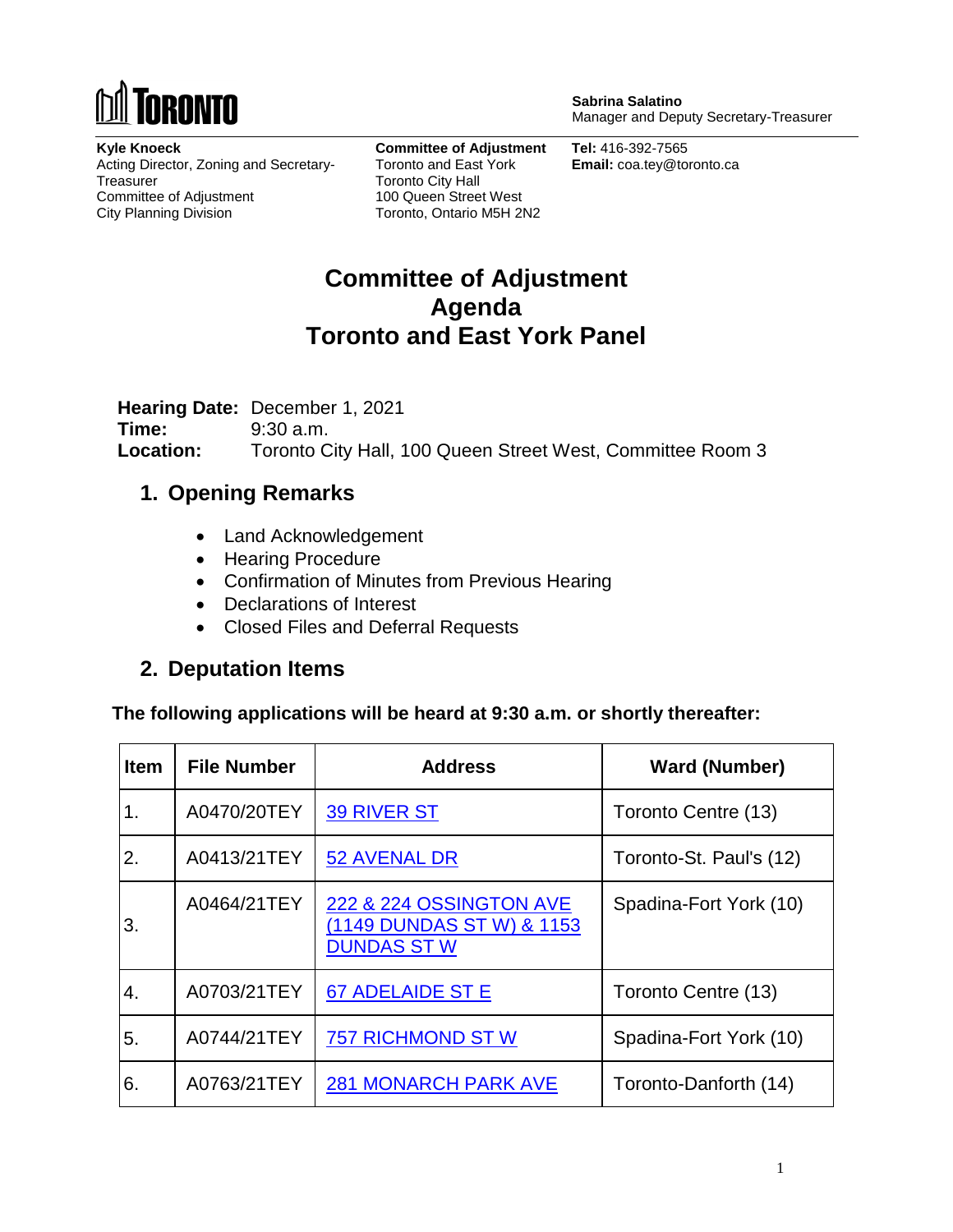| Item | <b>File Number</b> | <b>Address</b>              | <b>Ward (Number)</b>     |
|------|--------------------|-----------------------------|--------------------------|
| 7.   | A0792/21TEY        | <b>48 KIPPENDAVIE AVE</b>   | Beaches-East York (19)   |
| 8.   | A0799/21TEY        | 626 MANNING AVE             | University-Rosedale (11) |
| 9.   | A0802/21TEY        | <b>170 COLERIDGE AVE</b>    | Beaches-East York (19)   |
| 10.  | A0814/21TEY        | <b>14 BEATON AVE</b>        | Beaches-East York (19)   |
| 11.  | A0866/21TEY        | 82 JANE ST                  | Parkdale-High Park (04)  |
| 12.  | A0870/21TEY        | <b>7 DIXON AVE</b>          | Beaches-East York (19)   |
| 13.  | A0922/21TEY        | <b>47 TURNER RD</b>         | Toronto-St. Paul's (12)  |
| 14.  | A0934/21TEY        | <b>154 MONARCH PARK AVE</b> | Toronto-Danforth (14)    |
| 15.  | A0962/21TEY        | <b>135 RIVERDALE AVE</b>    | Toronto-Danforth (14)    |
| 16.  | A0973/21TEY        | <b>130 SIMPSON AVE</b>      | Toronto-Danforth (14)    |
| 17.  | A1043/21TEY        | <b>34 ELLSWORTH AVE</b>     | Toronto-St. Paul's (12)  |
| 18.  | A1046/21TEY        | <b>36 HILLCREST DR</b>      | Toronto-St. Paul's (12)  |
| 19.  | A1067/21TEY        | <b>111 MAPLEWOOD AVE</b>    | Toronto-St. Paul's (12)  |
| 20.  | A1073/21TEY        | 997 DUFFERIN ST             | Davenport (09)           |

#### **RECESS**

# **The following applications will be heard at 2:00 p.m. or shortly thereafter:**

| <b>Item</b> | <b>File Number</b> | <b>Address</b>          | <b>Ward (Number)</b>     |
|-------------|--------------------|-------------------------|--------------------------|
| 21.         | A1085/21TEY        | <b>80 BEDFORD RD</b>    | University-Rosedale (11) |
| 22.         | A1091/21TEY        | 95 LAWTON BLVD          | Toronto-St. Paul's (12)  |
| 23.         | A1101/21TEY        | <b>106 PRESCOTT AVE</b> | Davenport (09)           |
| 24.         | A1102/21TEY        | <b>104 PRESCOTT AVE</b> | Davenport (09)           |